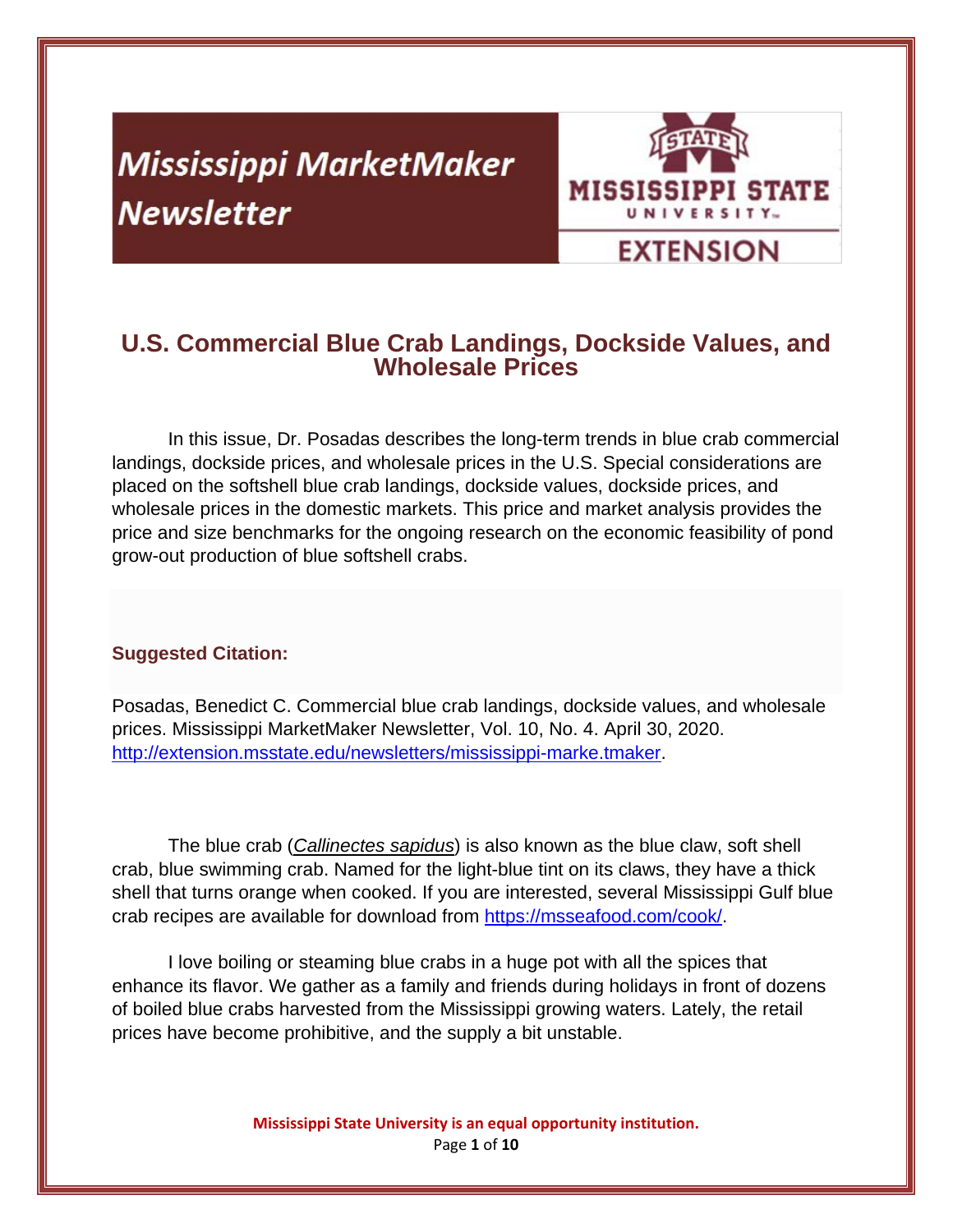#### **Blue Crab Commercial Landings**

The long-term commercial landings of blue crabs harvested in the U.S. since 1950 exhibited different peaks in various decades. In the 1950s, landings hovered above 100 million pounds per year. From 1960 to 1980, landings fluctuated around 150 million pounds per year. Between 1980 and 2000, landings swung around 200 million pounds per year.

During the past eight years after the Deepwater Horizon oil spill in 2010, an average of more than 157 million pounds of blue crabs were landed in the U.S. per year. About 97.8 percent of these annual landings consisted of hard blue crabs with the rest comprising of soft and peeler blue crabs. The total dockside values of blue crabs harvested in the U.S. grew to more than \$200 million annually during the past eight years.



Figure 1. The primary vertical axis of this chart shows the yearly commercial landings of blue crabs in the entire United States, in millions of pounds. The dockside values are shown in the secondary vertical axis, in millions of dollars. The source of raw data is the NOAA Fisheries at http://www.st.nmfs.noaa.gov/.

> **Mississippi State University is an equal opportunity institution.** Page **2** of **10**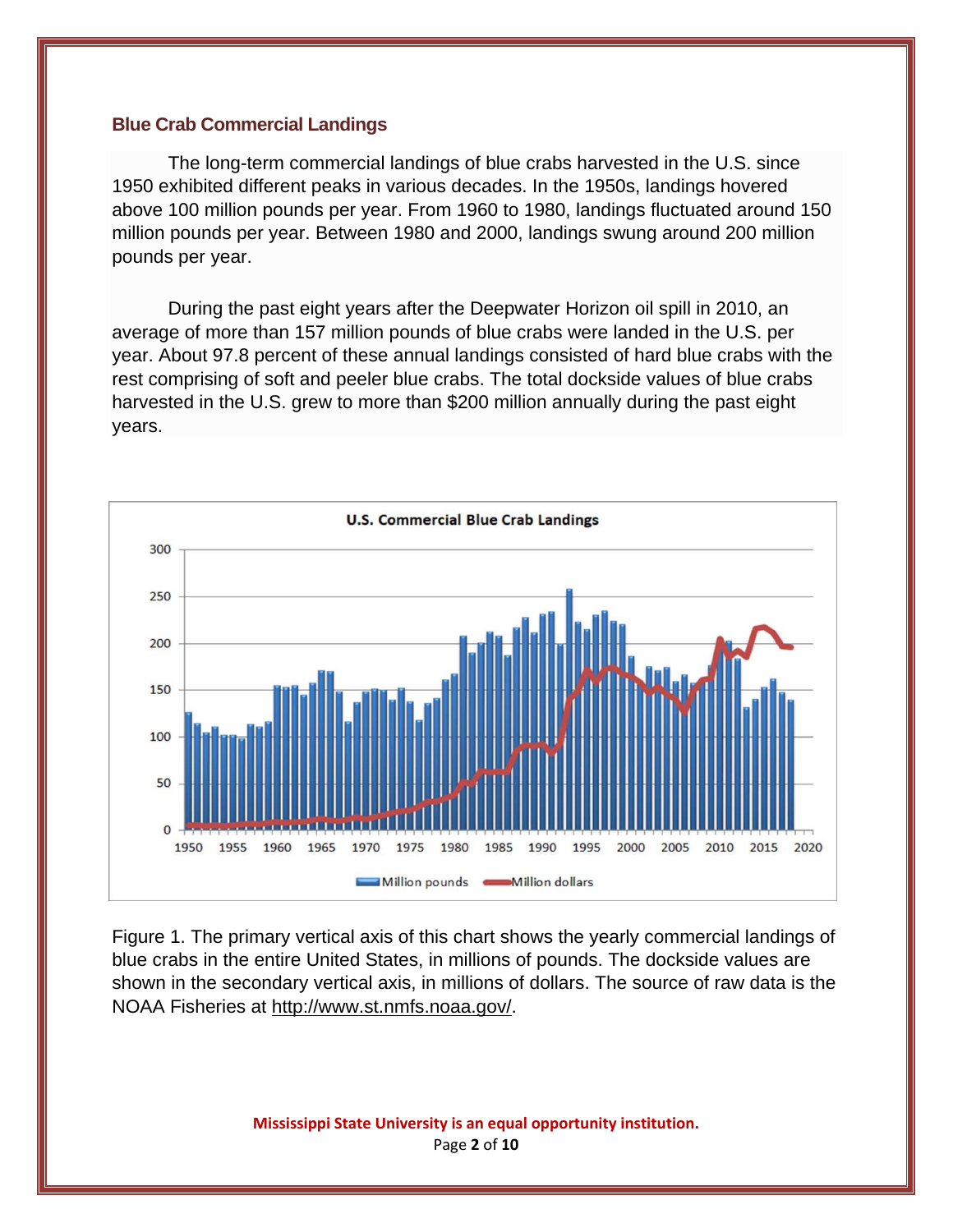The top four states which landed more than 78 percent of all the blue crabs in 2018 were as follows:

- 1. Louisiana (30.6%),
- 2. Maryland (19.9%),
- 3. Virginia (15.3%), and
- 4. North Carolina (12.2%).

The next six lower blue crab producing states included the following states:

- 1. Florida-West Coast (3.9%),
- 2. New Jersey (3.9%),
- 3. Georgia (3.2%),
- 4. South Carolina (2.8%),
- 5. Delaware (2.8%),
- 6. Texas (2.5%), and
- 7. Florida-East Coast (1.4%).

The least blue crab producing states were as follows:

- 1. Alabama (0.7%),
- 2. Mississippi (0.4%), and
- 3. New York (0.4%).

The average ex-vessel or dockside prices of blue crabs were imputed from commercial landings and dockside values. Dockside prices continued to increase from 1950 to 2000. They leveled off at or below one dollar per pound in the decade starting in 2000. During the past six years, dockside prices hovered around \$1.40 per pound.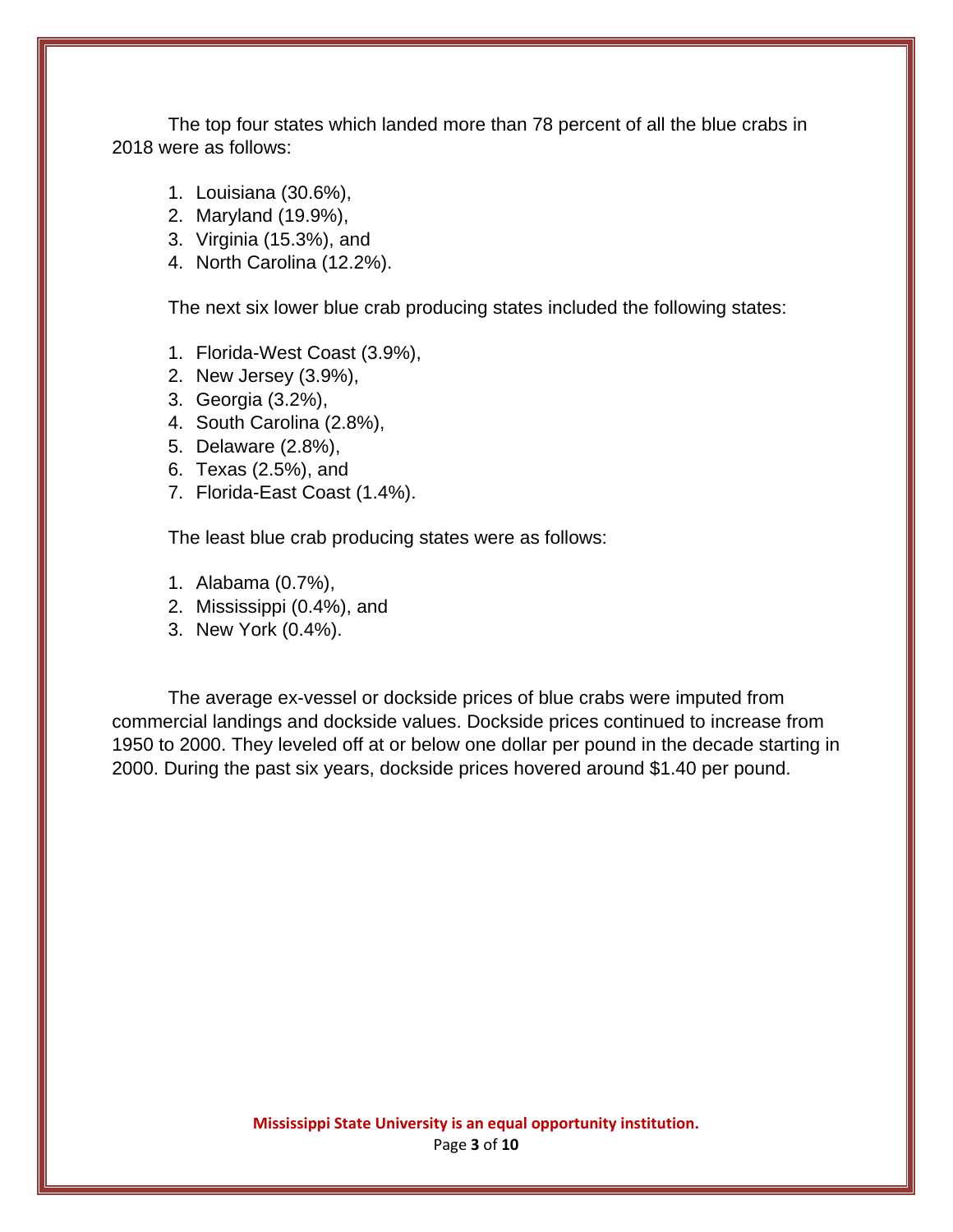

Figure 2 shows the average dockside prices of blue crabs harvested in the U.S. in dollars per pound. The source of raw data is the NOAA Fisheries at http://www.st.nmfs.noaa.gov/.

## **Softshell Blue Crab Commercial Landings**

The commercial landings of blue softshell crabs went downhill from more than four million pounds per year in1950 to about two million pounds per year in 1980. Landings started to climb back up to six million pounds until early 2000 but fell to nearly five million pounds during the succeeding four years. From 2005 up to the present, landings dramatically declined to about two million pounds per year.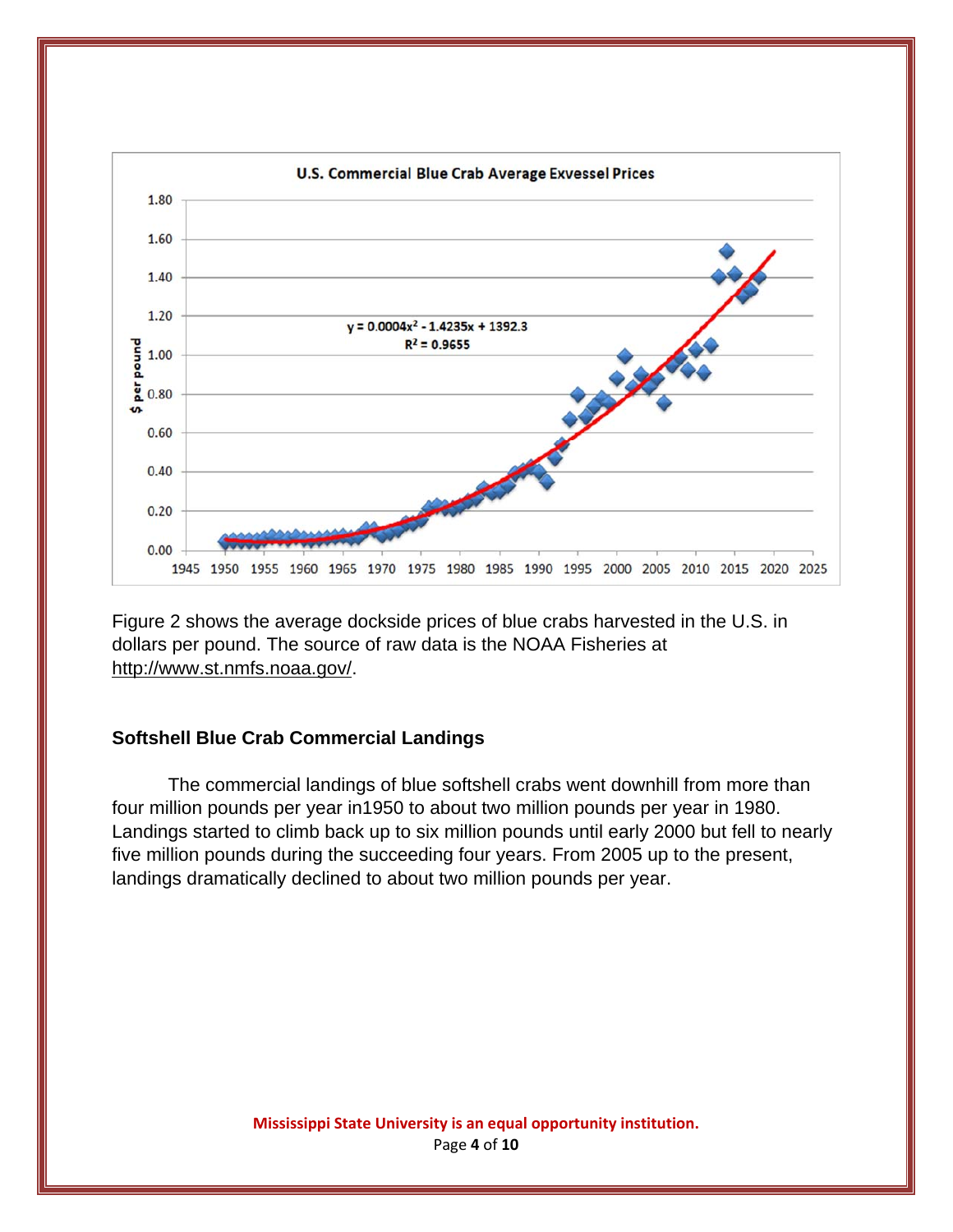

Figure 3. The primary vertical axis of this chart shows the yearly commercial landings of blue softshell crabs in the entire United States, in millions of pounds. The dockside values are shown in the secondary vertical axis, in millions of dollars. The source of raw data is the NOAA Fisheries at http://www.st.nmfs.noaa.gov/.

The top suppliers of soft and peeler blue crabs in 2016 were the following states:

- 1. Virginia (75%),
- 2. Louisiana (16%), and
- 3. Florida (6%).

Some landings of blue softshell crabs were reported in Maryland (1.3%), New Jersey (1.2%), and Mississippi (0.6%).

The average ex-vessel or dockside prices of blue crabs were estimated from commercial landings and dockside values. Dockside prices persistently rose from 1950 to 2000. They fell to \$2.50-3.50 per pound in the decade starting in 2000. During the past five years, dockside prices lingered between \$3.50 and \$4.00 per pound.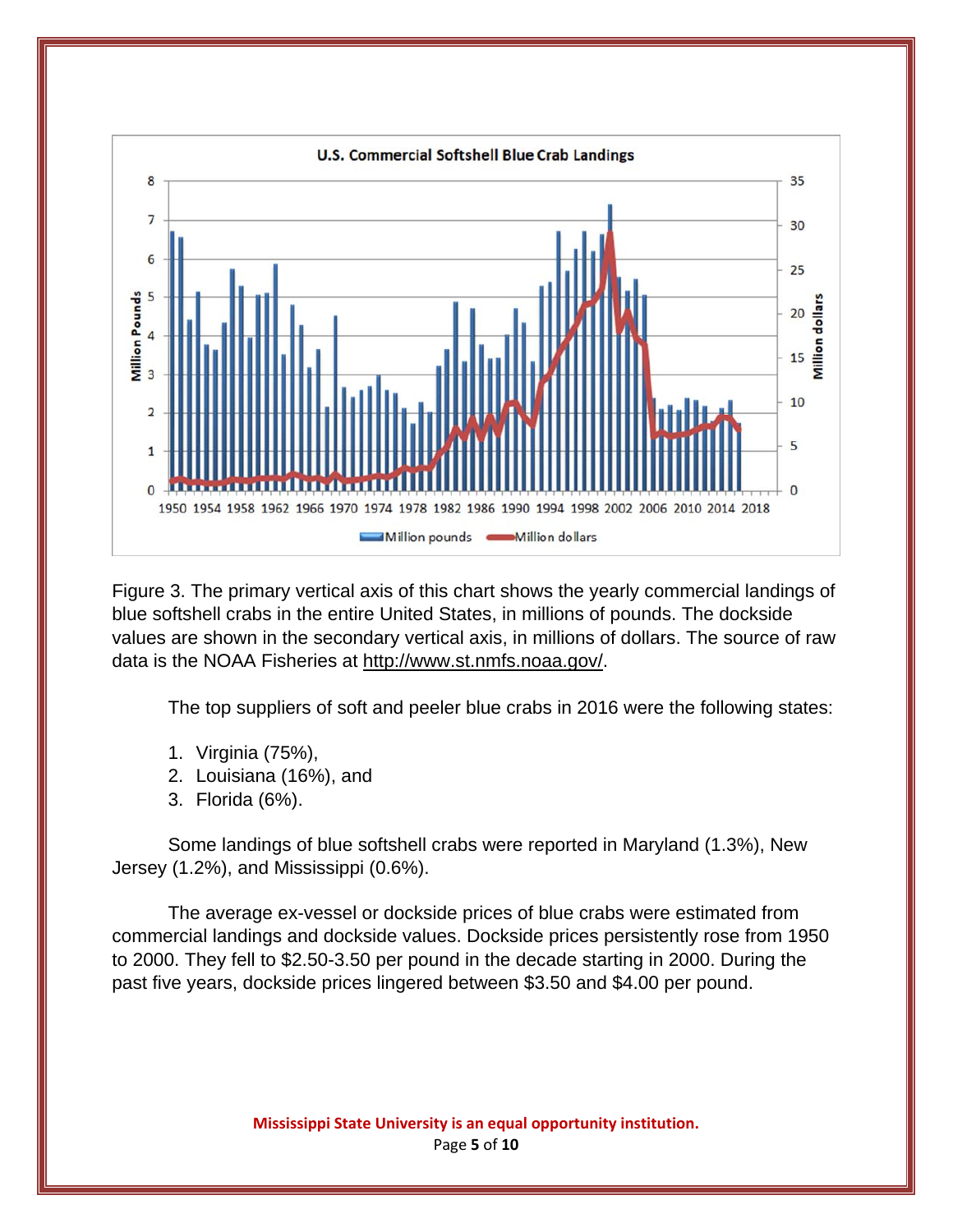

Figure 4 shows the average dockside prices of blue softshell crabs harvested in the U.S. in dollars per pound. The source of raw data is the NOAA Fisheries at http://www.st.nmfs.noaa.gov/.

## **Wholesale Clue Crab Prices**

 The wholesale selling prices of blue softshell crabs were compiled from proprietary data reported by Urner Barry Comtell. Only summaries of the wholesale prices were presented in this report. Four sizes of blue softshell crabs are traded in the Mid-Atlantic wholesale markets generally from April to October.

Clear-cut differences were observed in the four different crab sizes sold in the wholesale markets. The traded blue softshell crabs included the following:

- 1. The smallest blue softshell crab, medium, 3.5 inches, or 1.8 ounces, were not currently traded in the wholesale markets.
- 2. Hotel blue softshell crab size, 4.0 inches, or 2.5 ounces, the average wholesale price was \$15.45 per dozen.
- 3. Prime blue softshell crabs, 4.5 inches, or 3.3 ounces, the average wholesale price was \$29.11 per dozen.

**Mississippi State University is an equal opportunity institution.** Page **6** of **10**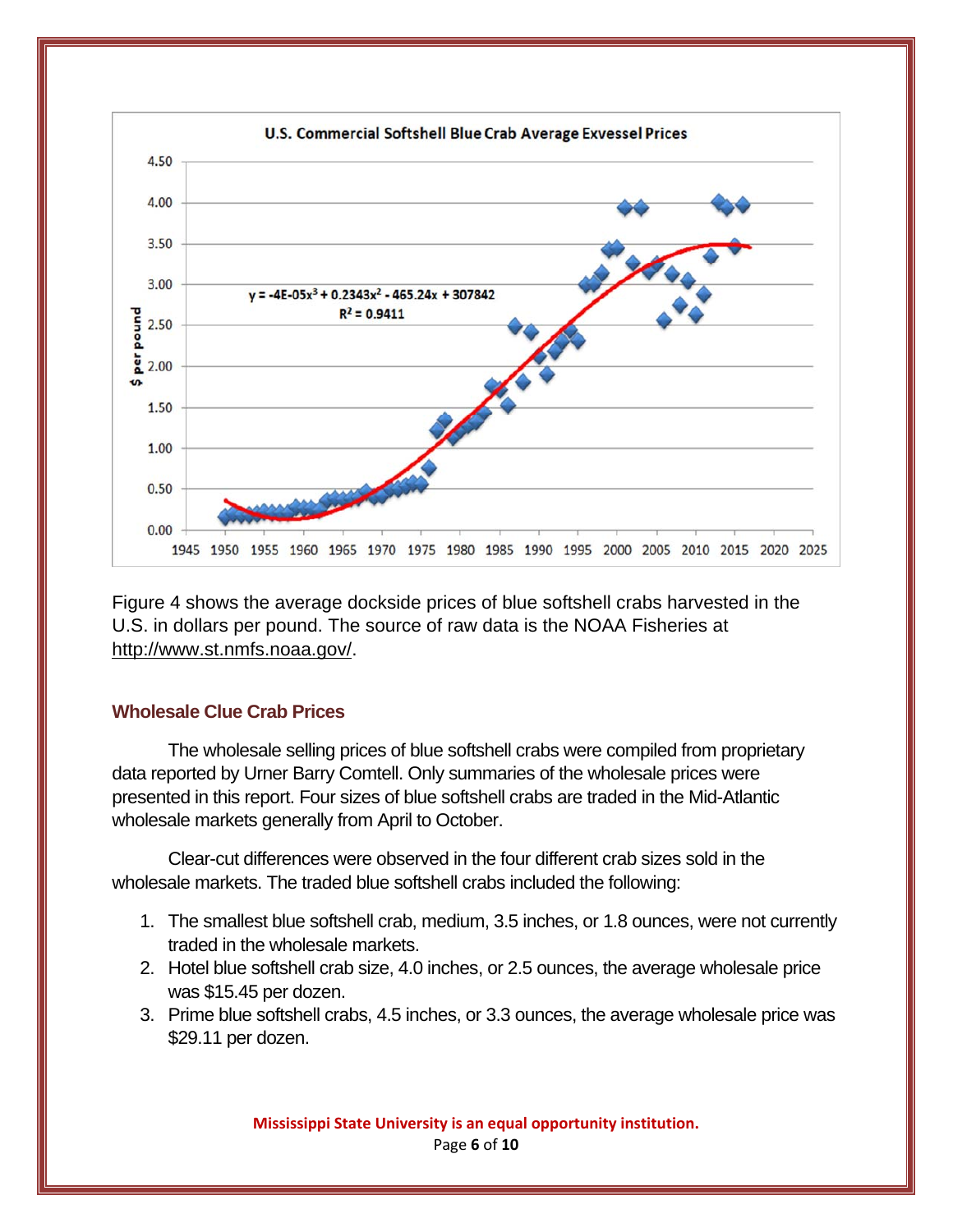- 4. Jumbo blue softshell crabs, 5.0 inches, or 3.5 ounces, the average wholesale price was \$41.06 per dozen.
- 5. Whale blue softshell blue crabs, 5.5 inches, or 5.9 ounces, the average wholesale price was \$44.23 per dozen.



Figure 5 shows the average monthly wholesale prices of blue softshell crabs in the Mid-Atlantic wholesale markets. The source of raw data is Urner Barry Comtell at https://www.ubcomtell.com/.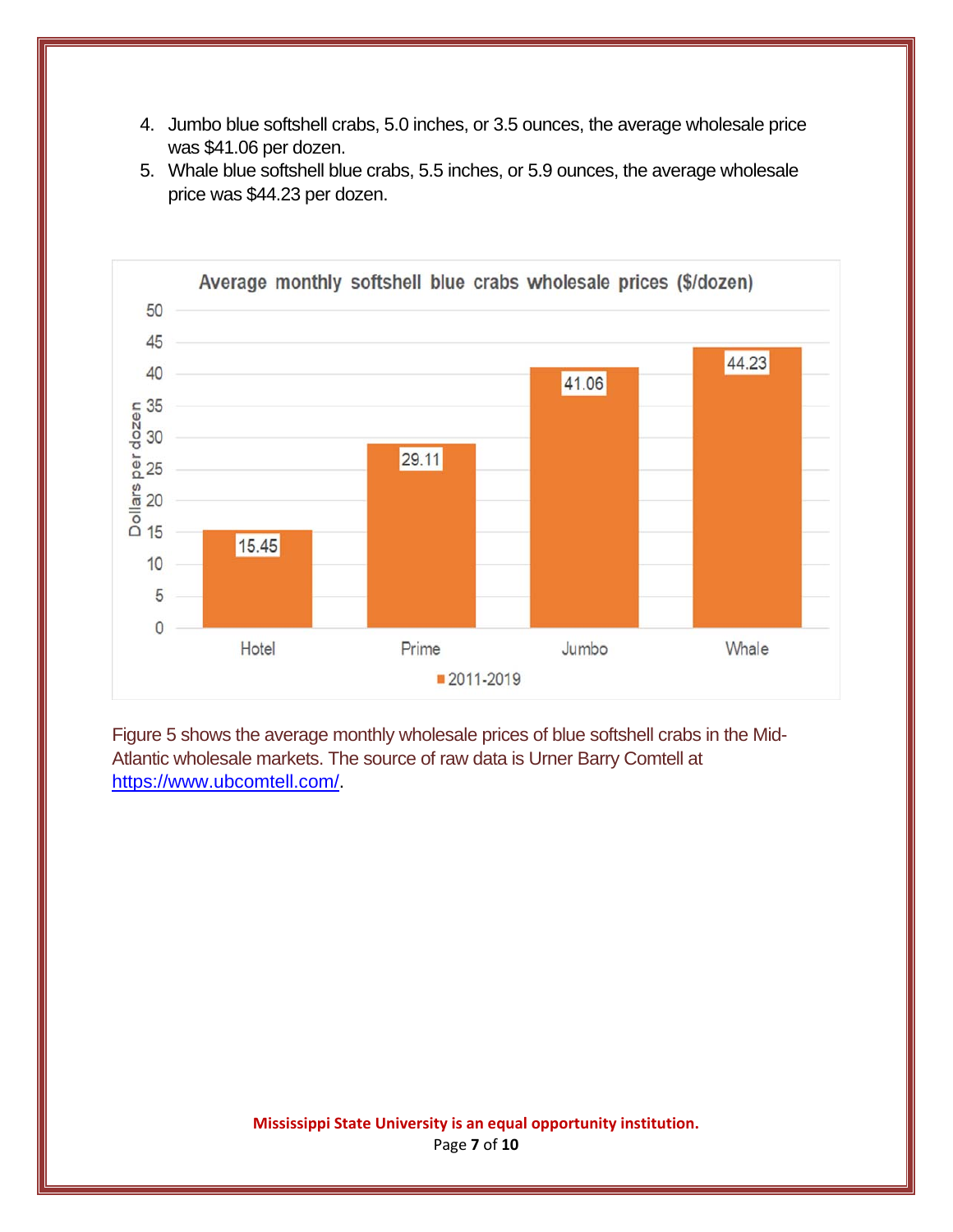

Figure 6 shows the market sizes of blue softshell crabs in the Mid-Atlantic wholesale markets. The source of the different sizes of softshell crabs is https://fultonfishmarket.com/blog/softshell-crabs.

#### **MarketMaker Seafood Businesses**

In 2016, the Gulf-wide commercial landings of blue crabs reached 51.3 million pounds, with dockside values about \$64.6 million. Blue crab harvesting is regulated in the Gulf of Mexico states. Monthly landings data in 2015-16 showed that blue crabs are available year-round with peaks between May to August.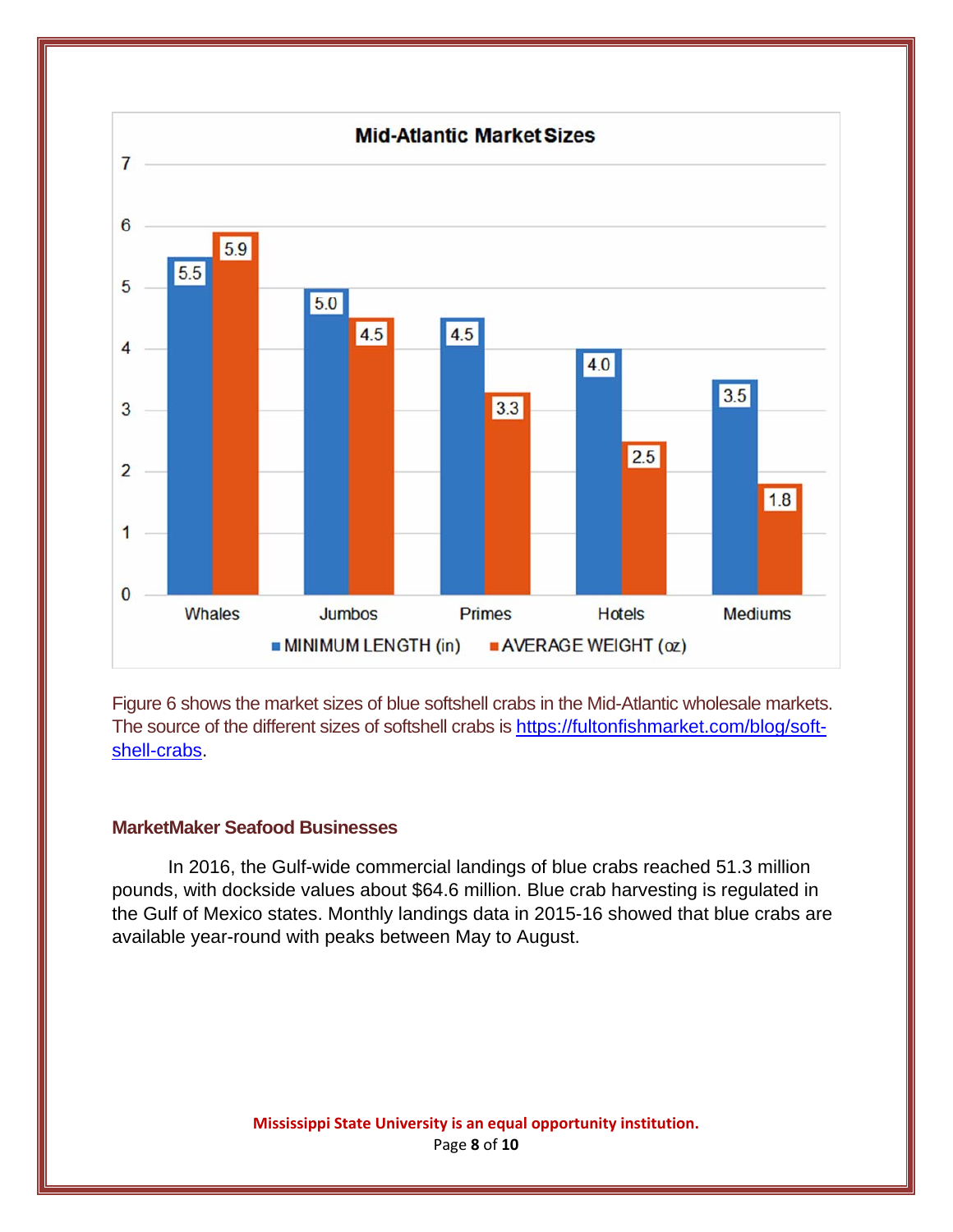

Figure 8. The primary vertical axis shows the monthly commercial blue cab landings in 2015-16 in pounds. The source of raw data is the NOAA Fisheries website at http://www.st.nmfs.noaa.gov/.

More than 12,000 businesses that catch, process, and sell seafood products are registered in MarketMaker nationwide. There are more than 200 businesses that promote their seafood products and services in Mississippi MarketMaker. To search for seafood businesses in MarketMaker, perform the following procedures:

- 1. Go to https://ms.foodmarketmaker.com/main/mmsearch/
- 2. Click "search" and type "**Fish/Seafood/Shellfish**" in the product box.
- 3. You can sort the search results by relevance and name.
- 4. You can also limit online searches by state and type of business